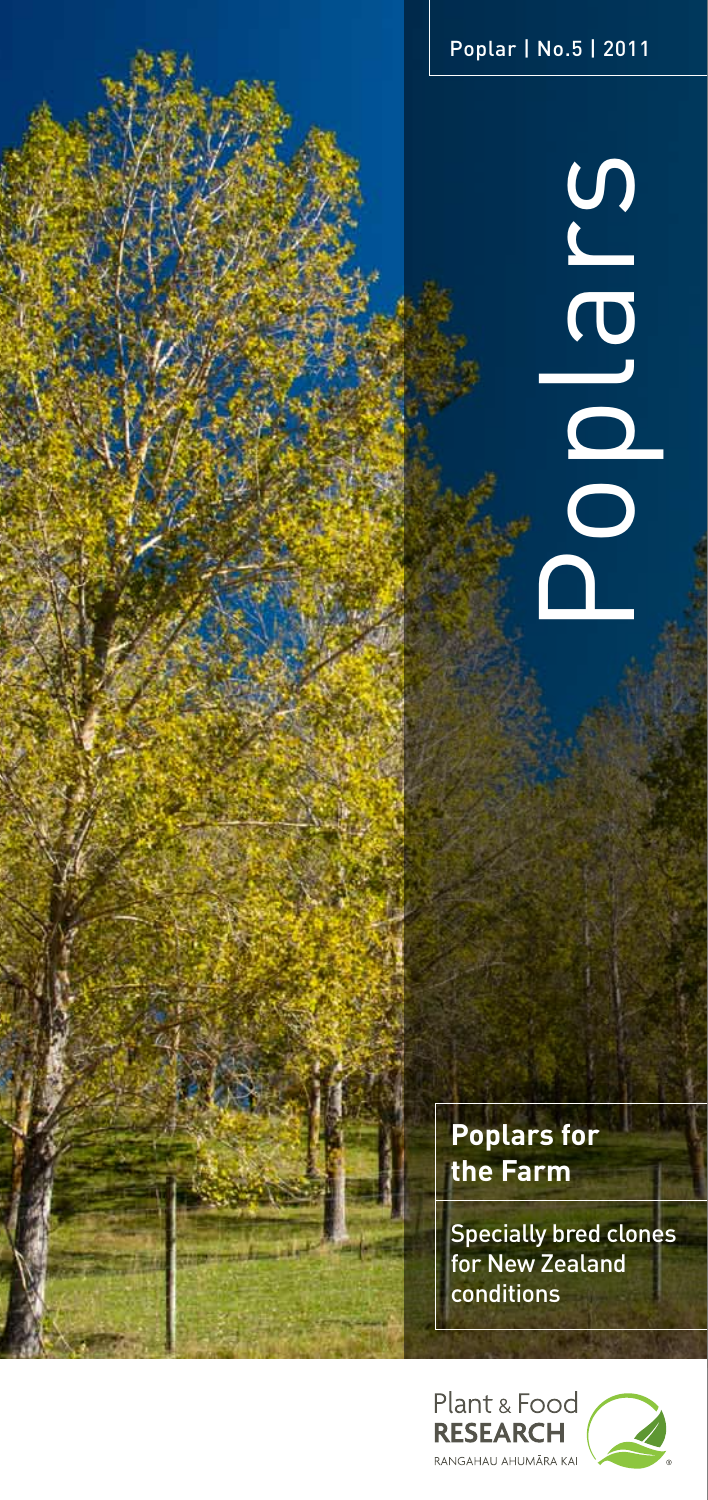# Poplar **Cultivars**

Poplars grow quickly and are effective for soil conservation, stock shelter, shade, fodder and they are used as ornamental trees in cities and rural settings and make a good source of timber.

### **Soil Conservation**

Poplars planted for soil conservation are best planted at 10 to 15 metres apart (40 to 100 stems per hectare), depending on moisture availability, topography and assessment of risk. Thinning to 15 to 20 metres apart should not be done until after trees reach 30 cm diameter.

### **Shelter and Shade**

Poplars work well for shelter and shade when widely spaced and as shelter-belts. Before planting it is important to decide how large the shelter-belt needs to be and how it will be managed, whether as a pure planting for both high and low protection or pruned for timber with an inter-planted shrub species for low protection. All poplars will provide good shade for stock.

### **Fodder**

Summer poplar prunings are an excellent feed source in times of drought. Poplars can also be managed for size and fodder by pollarding every three to four years.

### **Agroforestry**

Poplars are ideal for drying out large seepage areas on farm land or within pine plantations. They dry areas and suppress rusts and this allows better grass growth. The valley floors of the hill country, prone to getting wet in winter, benefit from the presence of poplars.

### **Timber**

If choosing poplars for timber keep in mind other uses for the trees as they grow such as drying out wet areas or as fodder. Poplars, when employed in waste water or effluent nutrient management schemes, can be managed for timber production. In several countries poplars are a major source of timber. They are more resilient than pine, due to their longer fibres, and this makes them ideal for farm gates. Poplars have been successfully used on farms for truck and trailer decking, stockyards, battens and, when treated, for fence posts. Their lack of resins and gums make them suitable for interior wood, food packaging and gift packs. Overseas poplar is used for pulp and paper products, furniture making, as a packaging material and in veneers and plywood.

# **Choosing a cultivar**

Drier sites Argyle, Crowsnest, Fraser, Pecam, Veronese, Weraiti

Lower slopes All clones except Kawa and Toa

Moist area Geyles, Kawa, Mapiu, Rotorangi, Toa

Possum Resistance Kawa, Maxi-nigra clones, Shinsei or Toa

Windy exposed slopes Use either Argyle, Fraser, Veronese or Weraiti

Wet, sheltered valley systems Plant Kawa or Toa

**Shelter** 

Crowsnest, Kaimai, Pecam or Tasman

*Consult your local regional council (website or land management staff) or commercial nursery for further advice on clone selection for particular sites or purposes*

Poplar clones regionally available and not pictured in the brochure are:

Margarita Shinsei Tasman **Trichocarpa**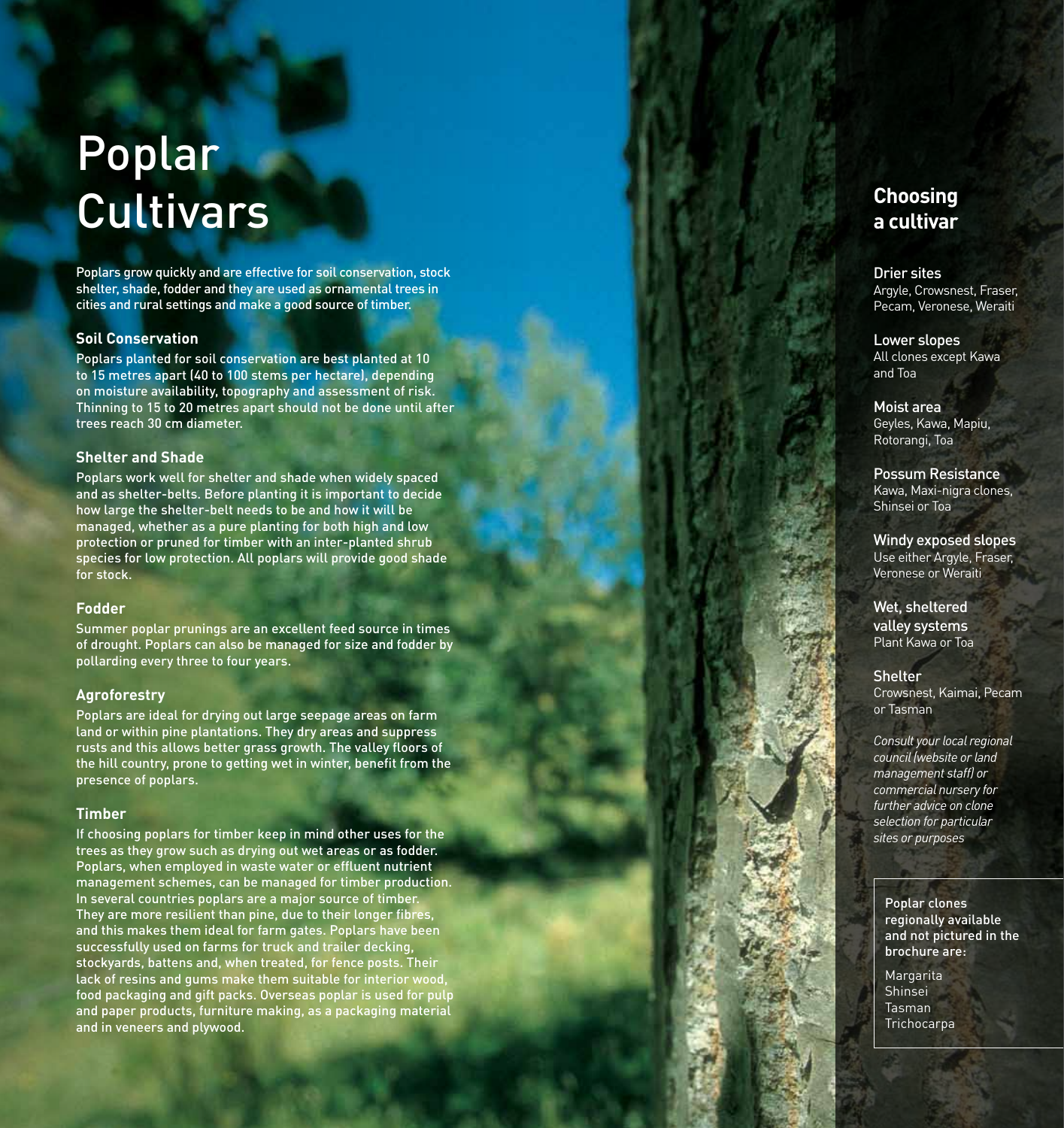

A forestry block of pines where the low lying area that gets very wet at times was replanted in Kawa

# Management of Poplars

### Delivery of poles

If possible order poles early and arrange delivery just in time for planting. To ensure your choice of cultivars, place orders before the harvesting season of June-August.

Try to plant as soon as possible. If poles are not to be planted immediately do not let them dry out. Store with one end in clean water for not more than three to four days, or on the shady side of a shelter belt or shed in a single layer in the wet grass, this way they will still take up water.

### Pole planting

Three metre poles are the standard size for planting where there are cattle and sheep, but best results are achieved if cattle are excluded for the first two years. This is because any cattle rubbing can disturb and loosen the poles. You need to check for loose poles after a wetter period and before the dry period sets in. Loose poles must be rammed firm.

Poles can be planted by digging, drilling or ramming. Ramming should only be used if the ground is soft enough to the full depth required. Poles should be planted to the following depths:

3 metre poles to 600-700mm 2.5 metre poles to 500mm 2 metre poles to 400-500mm. Poles of 3.5 or 4 metres can be used where there are large cattle or deer. We recommend that larger poles be planted to a depth of 700mm with appropriate protection.

The ground around poles needs to be grazed or sprayed regularly to prevent long rank grass stealing the available moisture. Choose areas where maximum moisture will be available to the tree.

### Protecting poles

Protection can be provided by the two sleeve types available, either Netlon or Dynex sleeves. For large poles in the presence of deer we suggest a wrap of chain mesh that can be let out over the years as the trees grow. Anchor with staples and secure with staples that can be pulled each time you slacken the mesh. Used Dynex sleeves may be recycled through your regional council.

### Pruning

This is best done in summer (January-March), less regrowth will occur if pruning is done at this time, plus the wounds dry off and heal over at this time of year. If timber is a consideration regular summer pruning should be carried out at least every second year before the branches get too big. When pruning, leave as small a wound as possible. Start pruning of poles as soon as you have a dominant leader, this will give the pole a greater chance of survival as it will not have a large root system at this stage. This should be in the first or second growing season.

### Possum

We have a number of possum resistant varieties available. It can help to plant a sacrificial tree, or a possum palatable hybrid every 10 or 20 poles. Ensure all poles are pruned to a single leader as soon as possible to prevent possums nesting in the growth at the top of the pole.

*Consult your local regional council website or land management officer for further advice on the management of poplars on farm.*



### Contact

Ian McIvor, Scientist Plant & Food Research, Palmerston North Tel | 06 953 7673 Email | ian.mcivor@plantandfood.co.nz

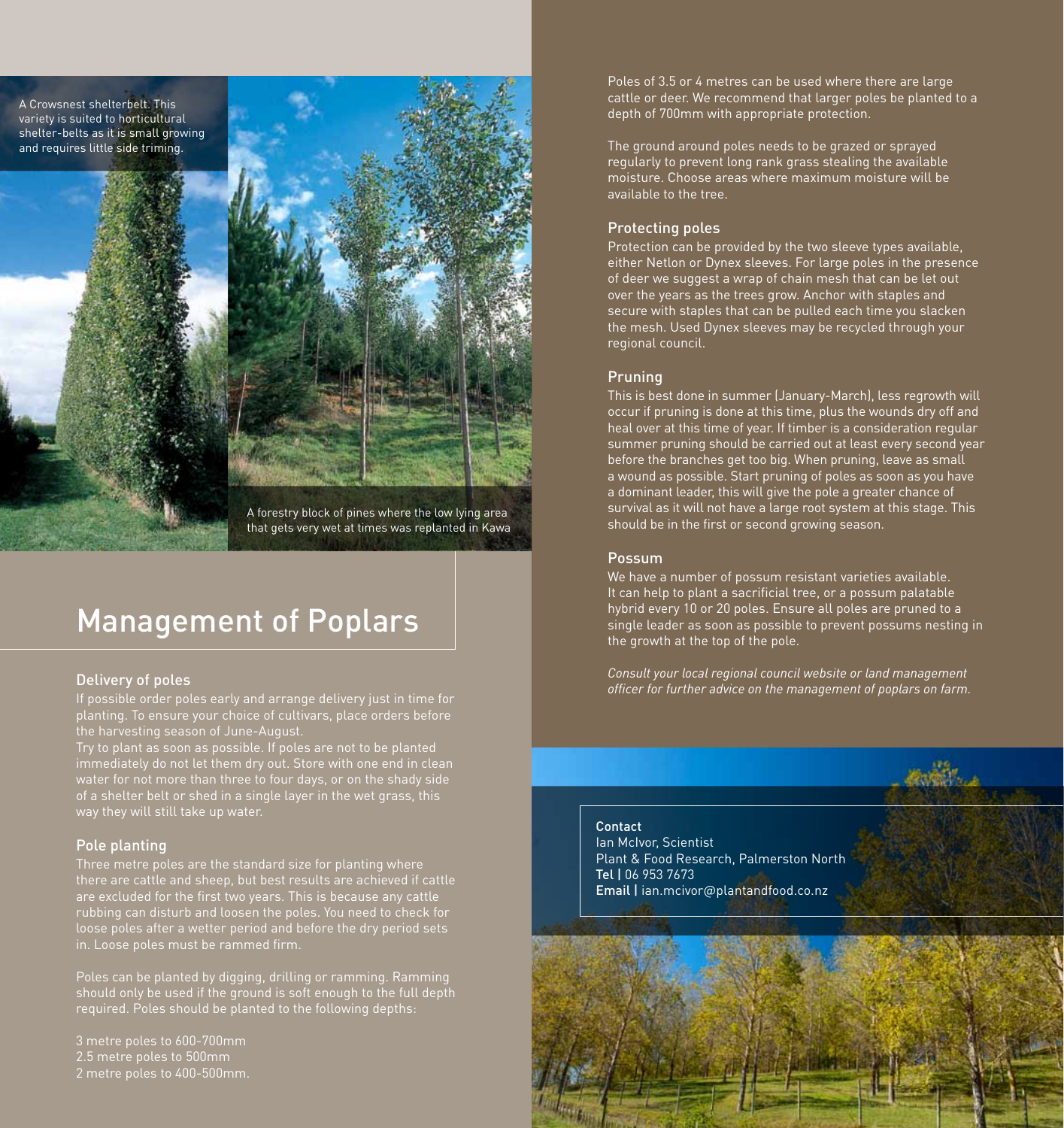# **Cultivars**

### *P. maximowiczii × nigra* clones

These clones have a narrow crown, dark green leaves, light branching, straight trunks with low incidence of double leaders and show high rust resistance. They are frost tolerant and reasonably wind tolerant. They are well suited for moist sites and higher humidity zones, and will stress in coastal (with the possible exception of Pecam) and drier sites. They leaf earlier than most other clones, and root readily from planting material. Rough bark takes longer to develop than in the

*P. x euramericana* clones. Growth rates in national trials were generally higher than for x euramericana clones, except in the coastal site. Wood densities were measured for 12 year old plantation trees in Gisborne (c.f. Kawa at 345 kg/m3).

*Poplars are ideal as a conservation tree, for stock shelter, shade and fodder and also for timber...* 



### Geyles *P.maximowiczii × nigra*

Geyles is a straight-stemmed tree with a narrow crown, light branching and is strongly rustresistant. It leafs early in spring and growth rates are excellent with adequate moisture. Geyles had a wood density of 336 kg/m3 and performs well in most environments except for coastal sites.



### Hororata *P.maximowiczii × nigra*

Hororata is less vigorous than Geyles and Mapiu and performed best at more sheltered sites. Hororata has rougher bark than the other *P.maximowiczii nigra* clones. It has high rust resistance and narrow form and had a much lower wood density in trials, 287 kg/m3.

### Mapiu *P.maximowiczii × nigra*

Mapiu is similar to Geyles in form and performed consistently well in a range of sites. It is better suited to windy sites than Geyles and is not as vigorous as Geyles. It has high rust resistance and a high frost tolerance so is suitable for moist and cold climates. Wood density of 313 kg/m3 was in the lower range.



### Pecam *P.maximowiczii × nigra*

Pecam is a slower growing tree with a straight growth form and has shown higher tolerance to coastal and cold conditions. It is suited to situations where vigour is not desirable, such as shelterbelts. Pecam has smoother bark than other *P.maximowiczii nigra* clones and had a wood density of 360 kg/m3.

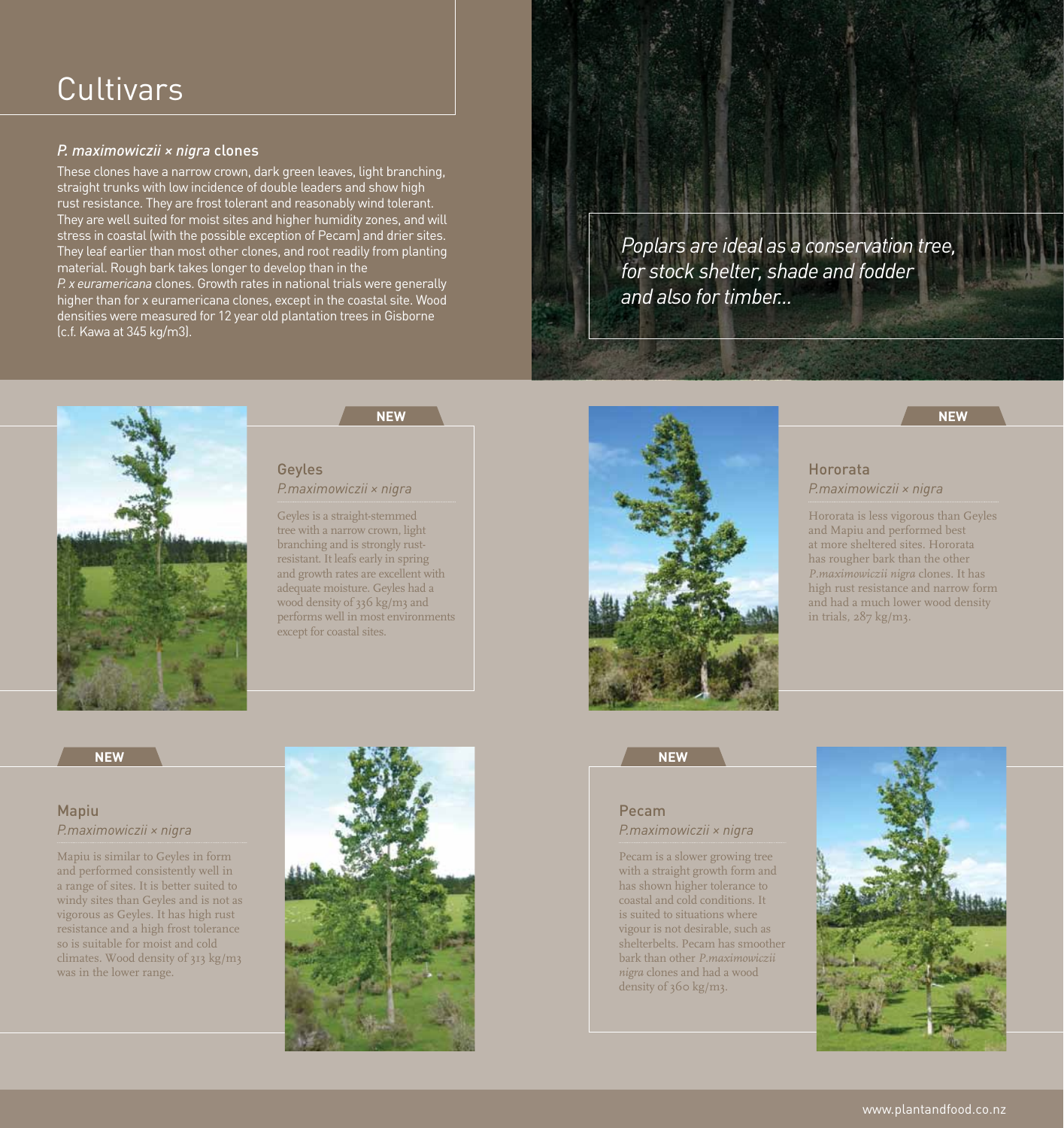

### Argyle *P. deltoides x nigra*

Argyle has early, rough bark development, is a broad, open crowned tree that can develop heavy branches in the crown like Flevo. It will produce a lighter crown if grown on a harder site.



**Crowsnest** *P. x euramericana x nigra*

Crowsnest is a smaller growing tree with upright branches that do get heavier with age. It can be used as a conservation tree particularly in eastern drier regions where minimal shade is required. It is suited to horticultural shelter as the stems are lighter than Tasman and require little side trimming.



Pakaraka *P.deltoides x nigra*

Pakaraka performs well in northern and eastern areas of the North Island.



Selwyn *P. deltoides x nigra*

Selwyn is a narrow, more open crowned tree. It requires more sheltered valley sites than Weraiti and Otahuao both of which have been planted in greater numbers at this stage.



Fraser *P. deltoides x nigra*

Fraser is a very narrow tree with a light open canopy and good as a conservation tree where minimal shade is required. Its lighter stem makes it prone to breakage on exposed sites.



Otahuao *P. deltoides x nigra*

This clone has an upright crown and a heavier stem than the narrow stemmed crowns of trees like Fraser. Otahuao also has fewer heavy limbs than Argyle and as a young tree has a smooth bark. It grows well in eastern North Island areas.



Veronese *P.deltoides x nigra*

Veronese is an imported *P. x euramericana* hybrid black poplar, and is a straightstemmed, narrow crowned tree. It has good drought and wind tolerance. Veronese makes a good conservation tree where minimal shade is required. It is prone to rust in areas of high humidity and heavy dews in western areas.



**Weraiti** *P. deltoides x nigra*

Weraiti has a good shaped crown with a heavier stem than most previously covered *P. deltoides x nigra* hybrids. It will produce a few heavier branches but not to the extent of Argyle. Weraiti performs well in eastern North Island areas.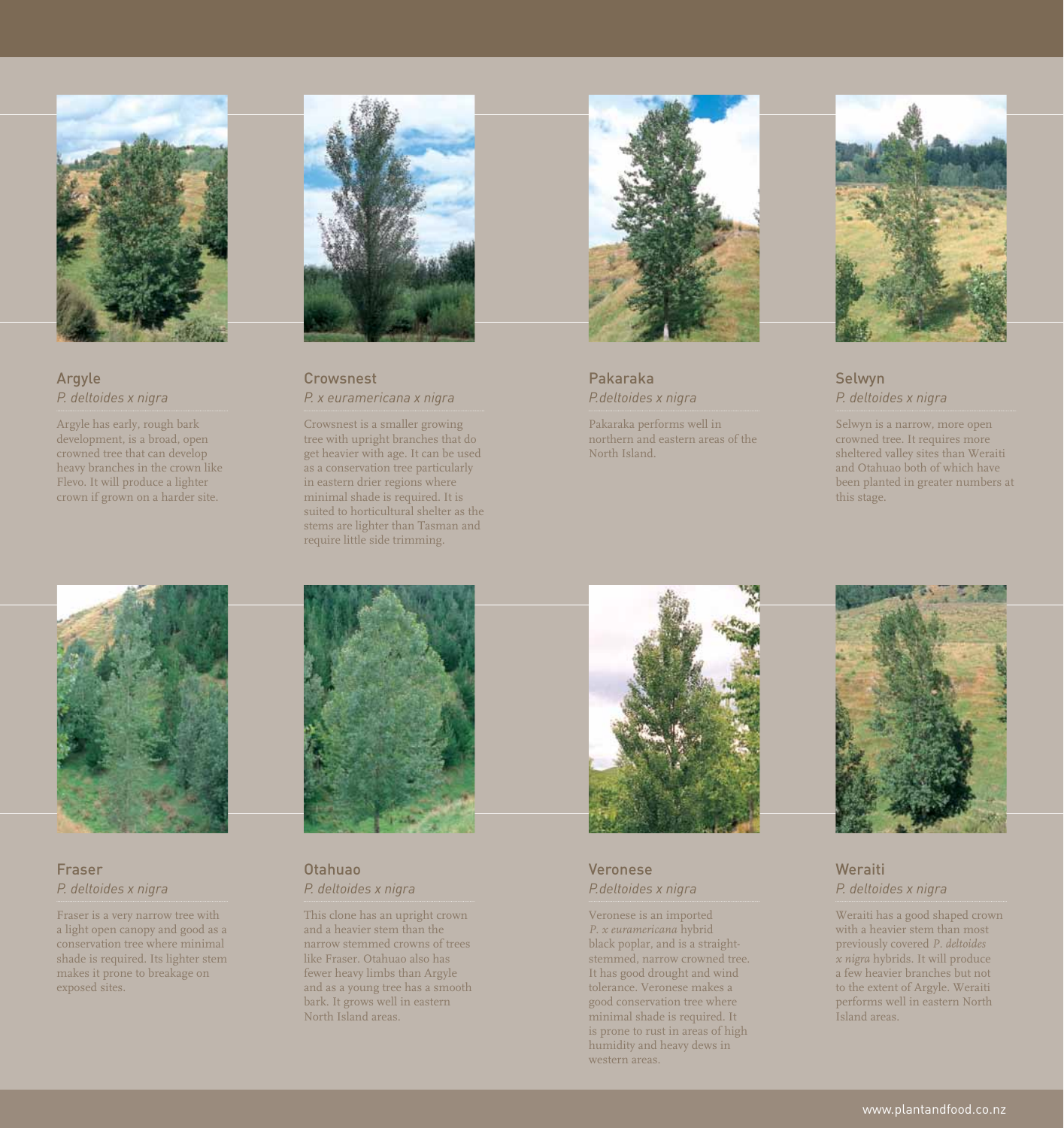### *P. deltoides × ciliata* clones

These Eurasian clones (the parent *P. ciliata* is known as the Himalayan poplar) do not grow as quickly as the *× euramericana* hybrids and are more slender with straight trunks. They have demonstrated good rooting ability as nursery cuttings. They leaf later in the season and their branching habit varies as does rust susceptibility. In trials, they have grown well in wetter sites and reasonably in drier sites and in a range of soils. Wood densities were measured for 14 year old trees at Palmerston North (c.f Kawa at 423 kg/m3).



**NEW**

### Rotorangi *P. deltoides × ciliata*

This clone does not grow as tall as San Rosa, though it has performed as well in higher rainfall, rust prone regions because of its greater rust resistance. It carries a full canopy to later in the autumn. It has good form with a narrow branch angle and straight trunk. Its form makes it a good option in windy environments. Rotorangi had a wood density of 358 kg/m3.



# **NEW**

### Kaimai *P. deltoides × ciliata*

Kaimai is best suited to drier regions and it has a narrow growth form with light branching and an open canopy. It has rust resistance similar to Veronese, is slower growing than San Rosa or Rotorangi and is also suitable for shelterbelts. Of the three *P. deltoides ciliata* clones Kaimai has performed best closer to the coast. This clone had a wood density of 353 kg/m3.

### Kawa *P. deltoides x yunnanensis*

Kawa is an excellent conservation tree on moist slopes that don't get excessive wind. New leaf emerges late September with greenish/bronze leaves. Kawa is one of the densest poplars at up to 360kg per cubic metre making it the leading timber producing poplar. Kawa keeps its foliage longer than the *x euamericana* hybrids, and has stunning autumn colouration.

### Toa *P. x euramericana x yunnanensis*

Toa is a narrow tree but is heavier in the trunk and broader tree than Kawa. It is also an excellent conservation tree in inland areas with good moisture. The leaves of Toa are like those of *x euramericana* hybrids, but of a darker green and form a denser canopy.

## The Chinese poplar *P. yunnanensis*

Yunnanensis is slower growing that its two hybrids Kawa and Toa. It has dark glossy green leaves and holds on to them well into winter.

### **NEW**

### San Rosa *P. deltoides × ciliata*

San Rosa has heavier branches than Kaimai and with similar rust resistance. It is a vigorous clone. It is best suited to drier regions but has performed well in higher rainfall regions despite rust susceptibility. It can produce double leaders which need to be removed early. It has a slightly wider crown than Kaimai or Rotorangi. San Rosa had a wood density of 359 kg/m3.